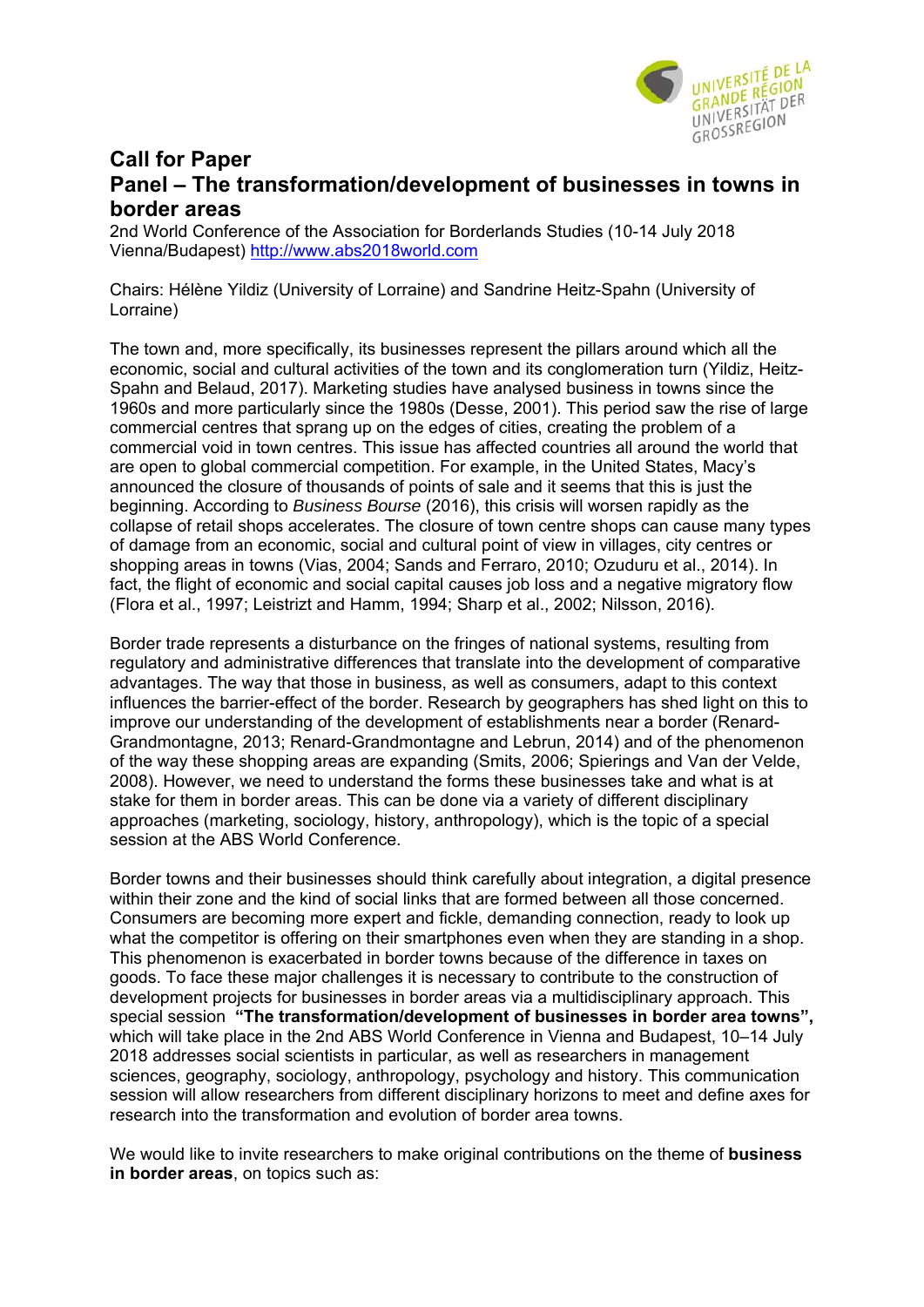

- the comparative analysis between several towns or several countries of consumers' purchasing habits in border areas;
- retail store strategies in border areas;
- the action plans and means set up by institutional organisations to revitalise trade in border areas;
- the causes of decline/renewal in commercial border areas;
- cooperation strategies between different actors (institutions, shops, consumers) to stimulate trade in border areas;
- the study of trade patterns between towns in border areas:
- the role of digital applications as a vector for flow in border areas: to be efficient, digital tools need to simplify the search for information and purchasing rather than complicate things. What are the solutions?

Please send proposals to: helene.yildiz@univ-lorraine.fr and sandrine.heitz@univ-lorraine.fr Deadline for proposals: 01.09.2017

Proposal structure:

- Title of the talk
- Speaker(s)
- Abstract max. 500 words (incl. bibliography)
- 4-5 keywords
- Contact information (name, university affiliation, institute, mailing address, email)
- Biographical information (max. 300 words)
- Papers should be in English.

For further information please contact Hélène Yildiz or Sandrine Heitz-Spahn at the above addresses.

## **References**

Business Bourse (2016) http://www.businessbourse.com/2016/03/21/etats-unisleffondrement-du-commerce-de-detail-entre-rayonnages-vides-et-fermetures-de-magasins/ Desse, R.-P. (2001). "Le nouveau commerce urbain", *Collection Espace et Territoires* : 200. Flora, J. L., Sharp, J., Flora, C., Newlon, B. (1997). "Entrepreneurial social infrastructure and locally initiated economic development in the nonmetropolitan United States", *The Sociological Quarterly,* 38(4): 623–45.

Grasland, C. (1997). "A la recherche d'un cadre théorique et méthodologique pour l'étude des maillages territoriaux", at http://census.web.ined.fr/debat/Contributions/Avant-Fevrier-1999/Grasland-2.html.

Hamez, G. (2006). "Le commerce du tabac à Adinkerque (Belgique): la frontière franco-belge investie par les Britanniques", *Belgeo*, 2006(1–2) : 155–62.

Leistritz F. L., Hamm, R. R. (1994). *Rural Economic Development*, Westport, CT: Greenwood Publishing Group.

Ozuduru, B., Varol, C., Yalciner Ercoskun, O. (2014). "Do shopping centers abate the resilience, of shopping streets? The co-existence of both shopping venues in Ankara, Turkey", *Cities*, 36: 145–57.

Nilsson, P. (2016). "The influence of related and unrelated industry diversity on retail firm failure", *Journal of Retailing and Consumer Services*, 28: 219–27.

Renard-Grandmontagne C. (2013). "Conquérir de nouveaux marchés et assumer l'opportunisme dans les espaces transfrontaliers de La Lorraine". In: Lebrun, N. (ed.), *Commerce et discontinuités*, Artois Presses Université: 39–55.